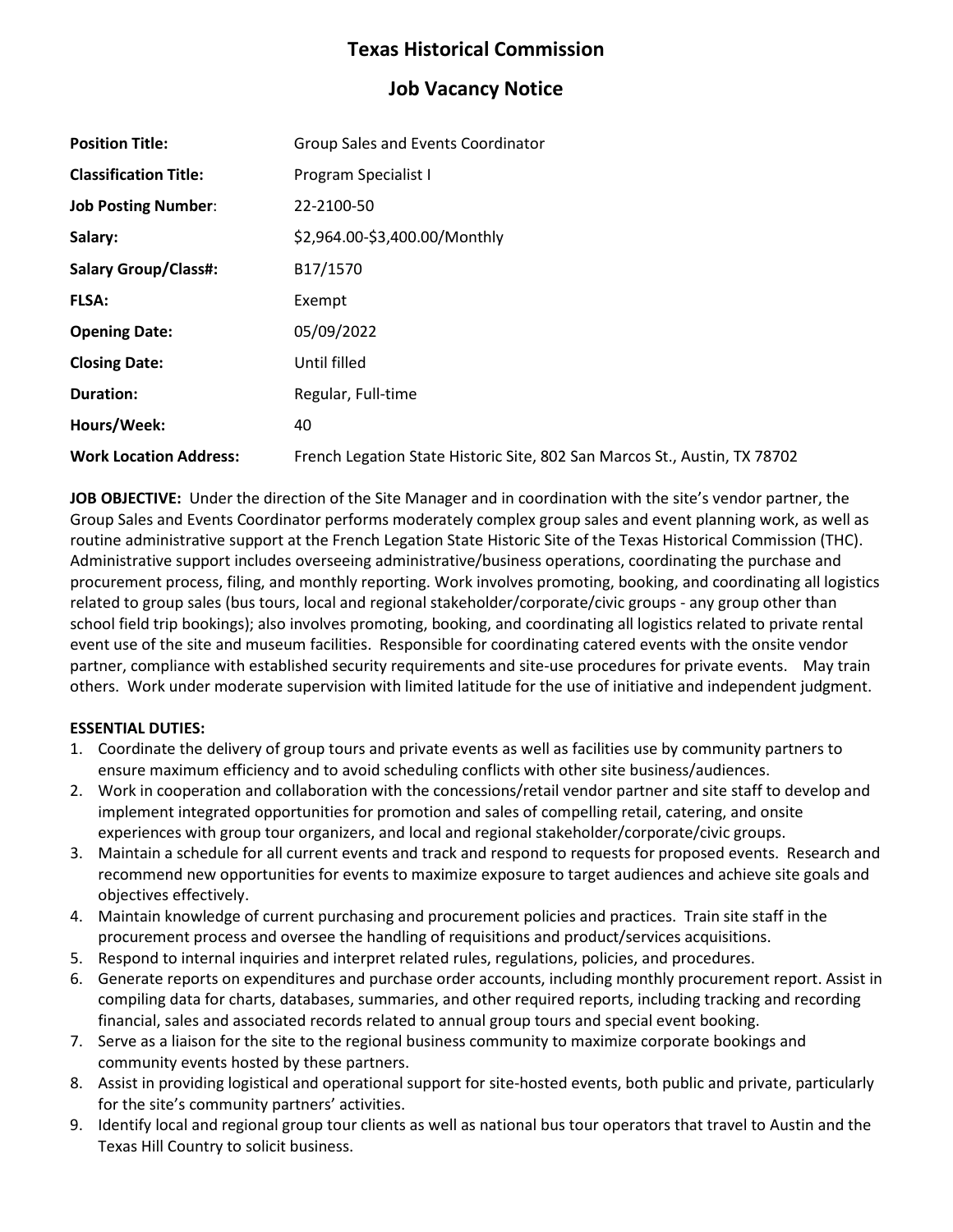- 10. Conduct formal and informal surveys to determine customer needs and satisfaction and recommend types of private event offerings necessary to best serve clients.
- 11. Evaluate group sales and event packages and operations with focus on: quality, consistency, customer service and satisfaction, image and branding, marketing and promotions, competitive analyses, and marketplace trends.
- 12. Serve as the on-site host for private events booked outside of site operating hours.
- 13. Work closely with site educator to ensure that tours or private events incorporate public history elements when appropriate.
- 14. Contribute to social media promotion for the site, particularly as it relates to group tours and private event bookings.
- 15. Maintain work areas, office equipment and supplies of office materials and inventory database of materials acquired to support groups and events.
- 16. Maintain appropriate administrative records per records retention policy.
- 17. Serve as occasional manager-on-duty when required.
- 18. May assist with light cleaning of floors, dust exhibits and store shelves, cleans door glass, empties trash, replenishes/clean restroom.
- 19. Coordinate all set-up and take-down activities planned in support of private events hosted at the museum facility or on the grounds.
- 20. Adhere to established work schedule with regular attendance.
- 21. Follow all THC safety guidelines/procedures and ethics requirements.

### **NON-ESSENTIAL DUTIES:**

22. Perform other duties as assigned.

**QUALIFICATIONS/REQUIREMENTS (The application must specifically state how each of the following qualifications are met):** 

- Graduation from an accredited four-year college or university with a degree (or one year of work experience related to the essential duties may substitute for one year of college);
- Work experience in planning, coordinating, overseeing, and managing group sales, conferences and/or special events;
- Work experience communicating and coordinating with diverse groups;
- Work experience processing purchases or other similar administrative procedures;
- Valid driver's license, acceptable driving record and ability to drive a state vehicle; and
- Required to travel up to 10% of the work period.

#### **PREFER:**

- Work experience with Texas state procurement policies and contract management; and/or
- Experience using computer-based Point of Sale retail management software with perpetual components.

## **KNOWLEDGE, SKILLS AND ABILITIES:**

- Knowledge of Microsoft Office Suite including a strong working knowledge of Excel;
- Knowledge of rules and regulations applicable to private event hosting, including laws and policies regarding alcohol served at such events;
- Knowledge of retail sales practices and procedures, including ordering, receiving, inventory control, merchandise display and record keeping;
- Knowledge of accounting and audit accountability;
- Knowledge of maintenance techniques and procedures needed to support private event scheduling and staging;
- Effective verbal and written communication, human relations, and organizational skills;
- Effective critical thinking skills;
- Skill in providing customer service excellence to both internal and external customers;
- Skill in operating a personal computer with word processing, database, and spreadsheet software;
- Ability to handle emergencies, complaints, stressful situations, and large groups of people;
- Ability to implement new systems and procedures to evaluate efficiency and effectiveness;
- Ability to analyze problems, evaluate alternatives and recommend effective solutions;